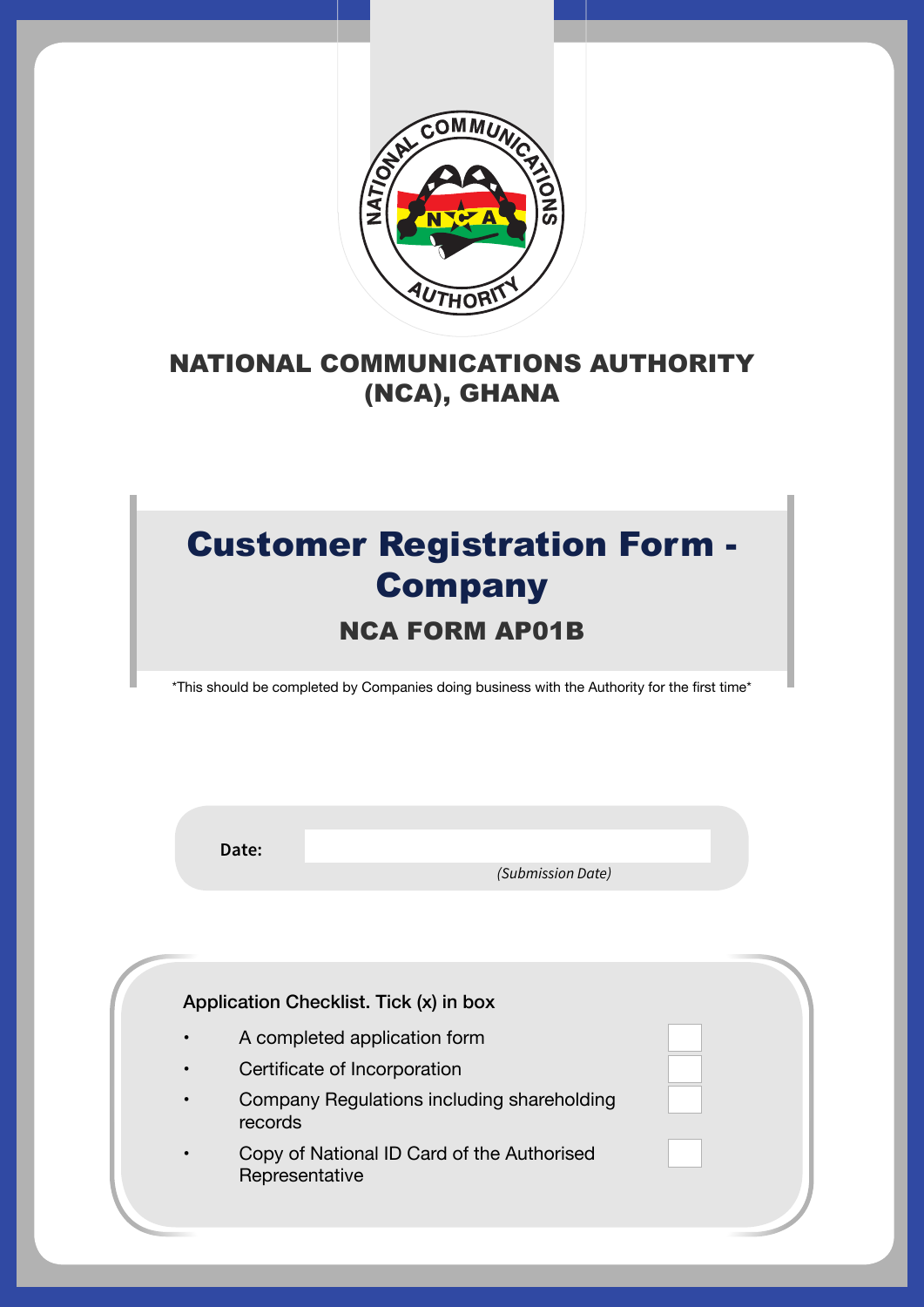# **Customer Registration Form - Company** <sup>\*This should be completed by Companies doing business with the Authority for the first time\*</sup>

| <b>1.0 Administrative Information</b> (to be filled by Applicant) |                                                                      |                             |
|-------------------------------------------------------------------|----------------------------------------------------------------------|-----------------------------|
| 1.1                                                               | Registered Name of Company                                           |                             |
| 1.2                                                               | Registered Trade Name (if any)                                       |                             |
| 1.3                                                               | Country of Registration                                              |                             |
| 1.4                                                               | Taxpayer Identification Number (TIN)                                 |                             |
| 1.5                                                               | Company Registration Number from<br>the Registrar General Department |                             |
| 1.6                                                               | <b>Company Registration Expiry Date</b>                              |                             |
| 1.7                                                               | Date of Incorporation                                                |                             |
| 1.8                                                               | Physical Location / Registered Office<br>(Name of Building)          |                             |
| 1.9                                                               | <b>Street Name/Number</b>                                            |                             |
| 1.10                                                              | Country                                                              |                             |
| 1.11                                                              | Region                                                               |                             |
| 1.12                                                              | <b>District</b>                                                      |                             |
| 1.13                                                              | Town/City                                                            |                             |
| 1.14                                                              | <b>Postal Address</b>                                                |                             |
| 1.15                                                              | Digital Address (GhanaPost GPS)                                      |                             |
| 1.16                                                              | Telephone                                                            |                             |
| 1.17                                                              | Mobile Phone                                                         |                             |
| 1.18                                                              | Website                                                              |                             |
| 1.19                                                              | E-Mail Address                                                       |                             |
| 1.20                                                              | Fax (where applicable)                                               |                             |
| 1.21                                                              | Number of Employee(s)                                                |                             |
| 1.22                                                              | Date of Creation                                                     | For Administrative Use Only |
| 1.23                                                              | Date of Last update                                                  | For Administrative Use Only |
| 1.24                                                              | <b>Applicant Category</b>                                            | For Administrative Use Only |

| 2.  | <b>Directors / Shareholders</b> (to be filled by Applicant)        |  |                                |  |
|-----|--------------------------------------------------------------------|--|--------------------------------|--|
| 2.1 | <b>Directors</b>                                                   |  |                                |  |
| No. | Name of Directors<br><b>Nationality</b><br><b>Address</b><br>(TIN) |  | Tax Identifica-<br>tion Number |  |
|     |                                                                    |  |                                |  |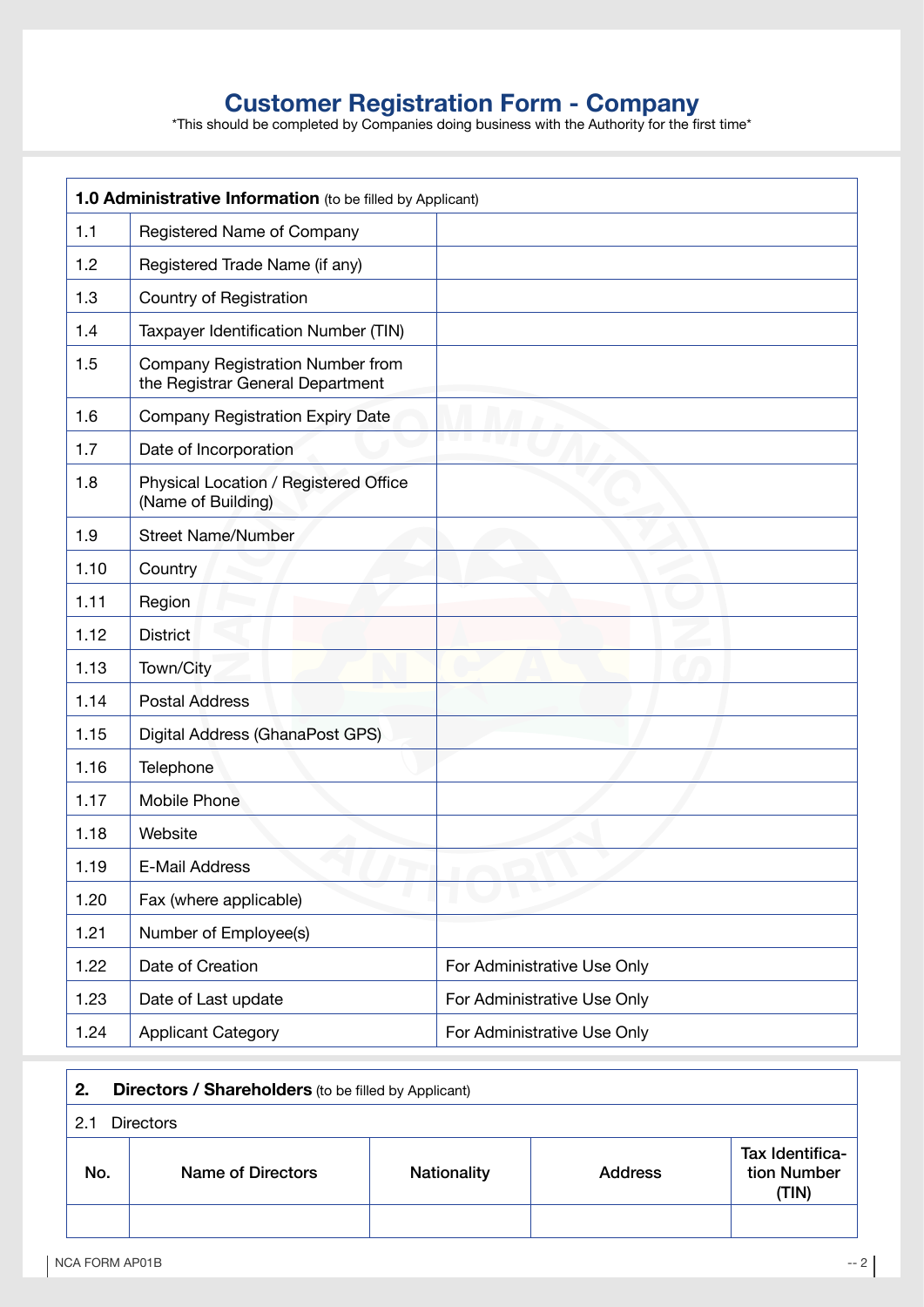#### 2.2 Shareholders (holding 5% or more shares)

| No. | <b>Names of Shareholders</b> | Share-<br>holding<br>(%) | Nation-<br>ality | <b>Address</b> | Tax Identifica-<br>tion Number<br>(TIN) |
|-----|------------------------------|--------------------------|------------------|----------------|-----------------------------------------|
|     |                              |                          |                  |                |                                         |
|     |                              |                          |                  |                |                                         |
|     |                              |                          |                  |                |                                         |
|     |                              |                          |                  |                |                                         |
|     |                              |                          |                  |                |                                         |
|     |                              |                          |                  |                |                                         |
|     |                              |                          |                  |                |                                         |

#### NOTE:

**r** 

- If needed please use more than one copy of this page.

| 3.  | Technical Contact- person to be contacted on Technical/Engineering issues<br>(to be filled by Applicant) |  |  |  |
|-----|----------------------------------------------------------------------------------------------------------|--|--|--|
| 3.1 | Title                                                                                                    |  |  |  |
| 3.2 | Position                                                                                                 |  |  |  |
| 3.3 | <b>First Name</b>                                                                                        |  |  |  |
| 3.4 | Middle Name                                                                                              |  |  |  |
| 3.5 | Surname                                                                                                  |  |  |  |
| 3.6 | Telephone                                                                                                |  |  |  |
| 3.7 | Mobile Phone                                                                                             |  |  |  |
| 3.8 | Website                                                                                                  |  |  |  |
| 3.9 | E-mail Address                                                                                           |  |  |  |
|     |                                                                                                          |  |  |  |

| $\mathbf{4}$ | Financial Contact- person to be contacted with respect to invoices and payments<br>(to be filled by Applicant) |  |
|--------------|----------------------------------------------------------------------------------------------------------------|--|
| 4.1          | Title                                                                                                          |  |
| 4.2          | <b>Position</b>                                                                                                |  |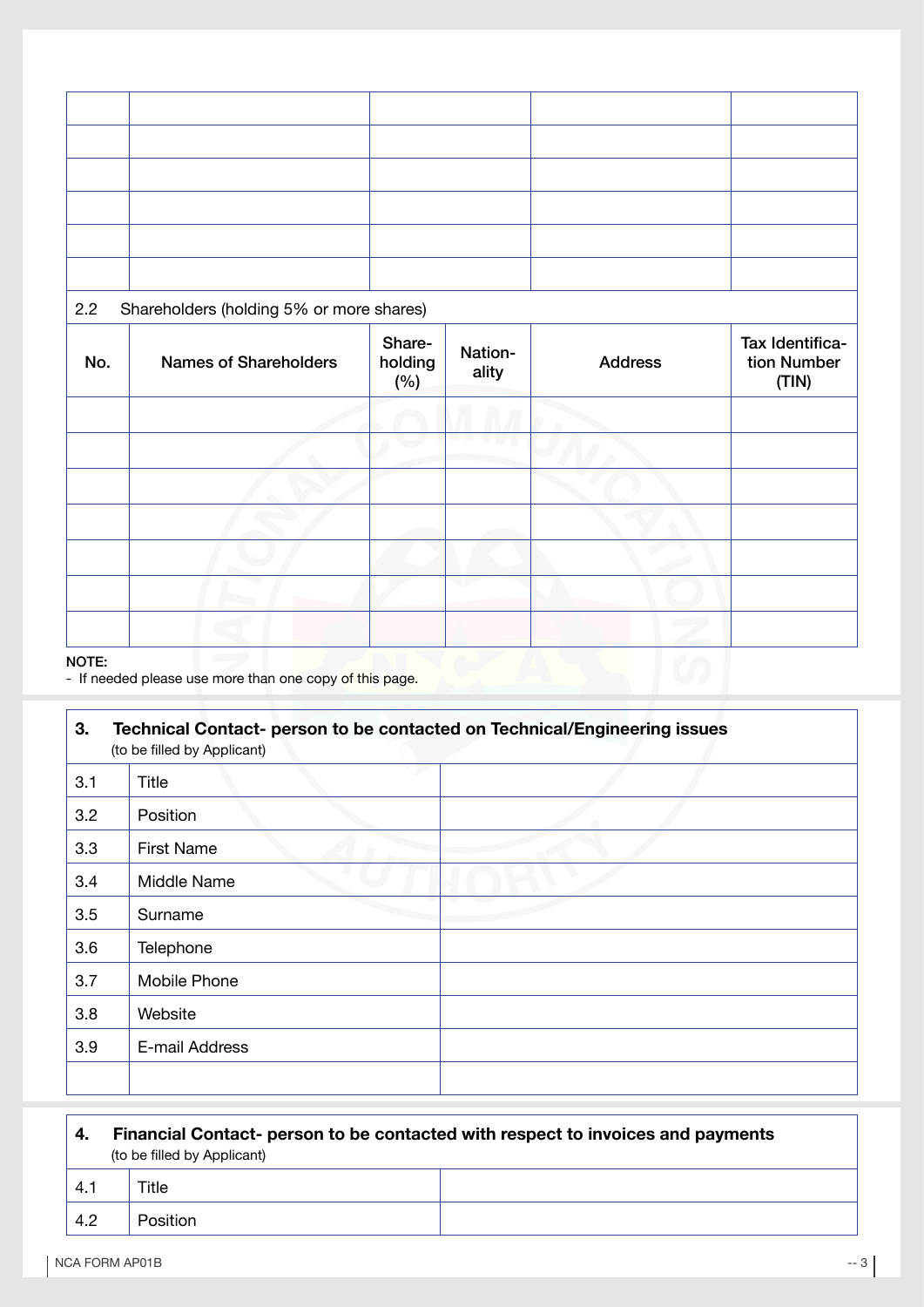| 4.3 | <b>First Name</b> |  |
|-----|-------------------|--|
| 4.4 | Middle Name       |  |
| 4.5 | Surname           |  |
| 4.6 | Telephone         |  |
| 4.7 | Mobile Phone      |  |
| 4.8 | Website           |  |
| 4.9 | E-mail Address    |  |

| 5.  | AUTHORISED REPRESENTATIVE - Person authorised to sign documents and apply for services |  |
|-----|----------------------------------------------------------------------------------------|--|
| 5.1 | <b>First Name</b>                                                                      |  |
| 5.2 | Middle Name                                                                            |  |
| 5.3 | Surname                                                                                |  |
| 5.5 | Telephone                                                                              |  |
| 5.6 | <b>Mobile Phone</b>                                                                    |  |
| 5.7 | Website                                                                                |  |
| 5.8 | E-mail Address                                                                         |  |

| 6.  | <b>Attached Documents</b> (to be attached by Applicant)      |                   |  |
|-----|--------------------------------------------------------------|-------------------|--|
| No. | Document Name                                                | Check if attached |  |
| 6.1 | Company Registration Certificate (copy)                      |                   |  |
| 6.2 | Company Regulations (copy)                                   |                   |  |
| 6.3 | Valid National ID of the Authorised Representative(s) (copy) |                   |  |
| 6.4 | Tax Clearance Certificate (Not applicable to start ups)      |                   |  |
| 6.5 | SSNIT Clearance Certificate (Not applicable to start ups)    |                   |  |
| 6.6 | Any Other Relevant Document(s)                               |                   |  |

| 7.   | <b>Service(s) Applied for</b> |
|------|-------------------------------|
| .    |                               |
| 2.   |                               |
| ່ 3. |                               |
| 4.   |                               |